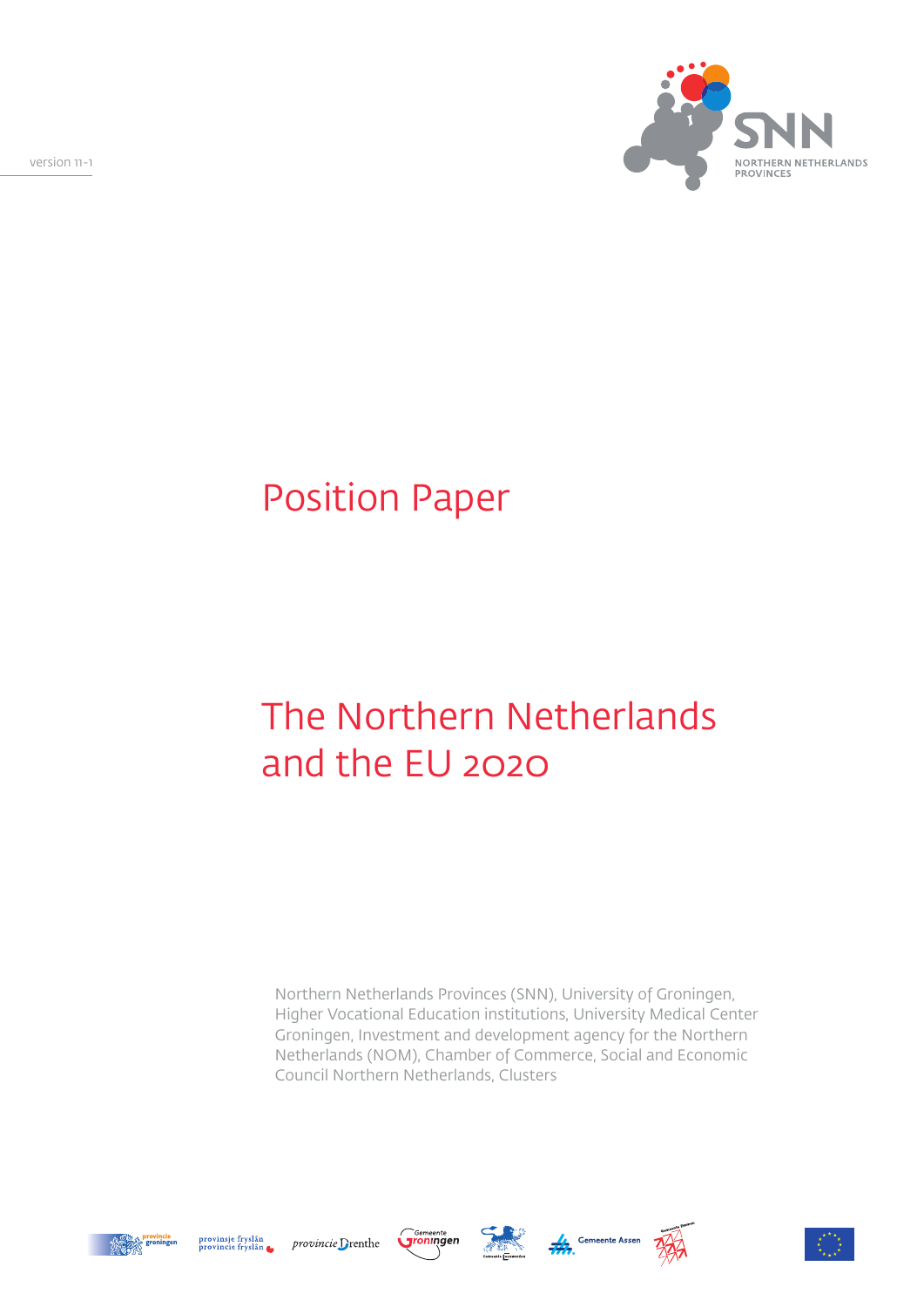#### **1.** Introduction

The European 2020 objectives, focused on smart, sustainable and inclusive growth, will influence the content of policy in European Member States over the next 10 years. It goes without saying that 2020 will take central place in the new programmes the European Union (EU) will deploy from 2014. This document expresses the ambitions of the Northern Netherlands in respect of this European 2020 agenda. It is a dynamic document that can be adjusted on the basis of new knowledge and insights. The starting point is that we, the cooperating partners in the Northern Netherlands, have the ambition to make an important contribution to realising the EU 2020 objectives and to translate those into policy and implementation at a regional level. It goes without saying that this includes the instruments to realise our 2020 objectives. Our efforts are focused on:

- Continuing the cohesion policy (with our control over policy and means)
- Compensation for reduced agricultural support
- Cross-border and international cooperation

In order to realise our ambitions we work in partnership with Northwest Germany.

#### 2. The strength of the Northern Netherlands

We are successful in our regional economic policy, because this policy has reduced the phase difference between the Northern Netherlands and the national average for a large number of economic indicators. European input (structural funds) and State input have enabled us to create a solid basis for a knowledge economy since 2000. Those efforts need to be continued vigorously for the future and they need to be embedded in our regional economy. We want to build on the successes of the existing programme and realise the European agenda under our own steam. We make choices and as the Northern Netherlands we join forces to realise the objectives of the Northern Netherlands 2020. That is the only way in which we can contribute to the European challenges and at the same time strengthen our own spatial economic structure. How do we score on important indicators for the regional economic policy?

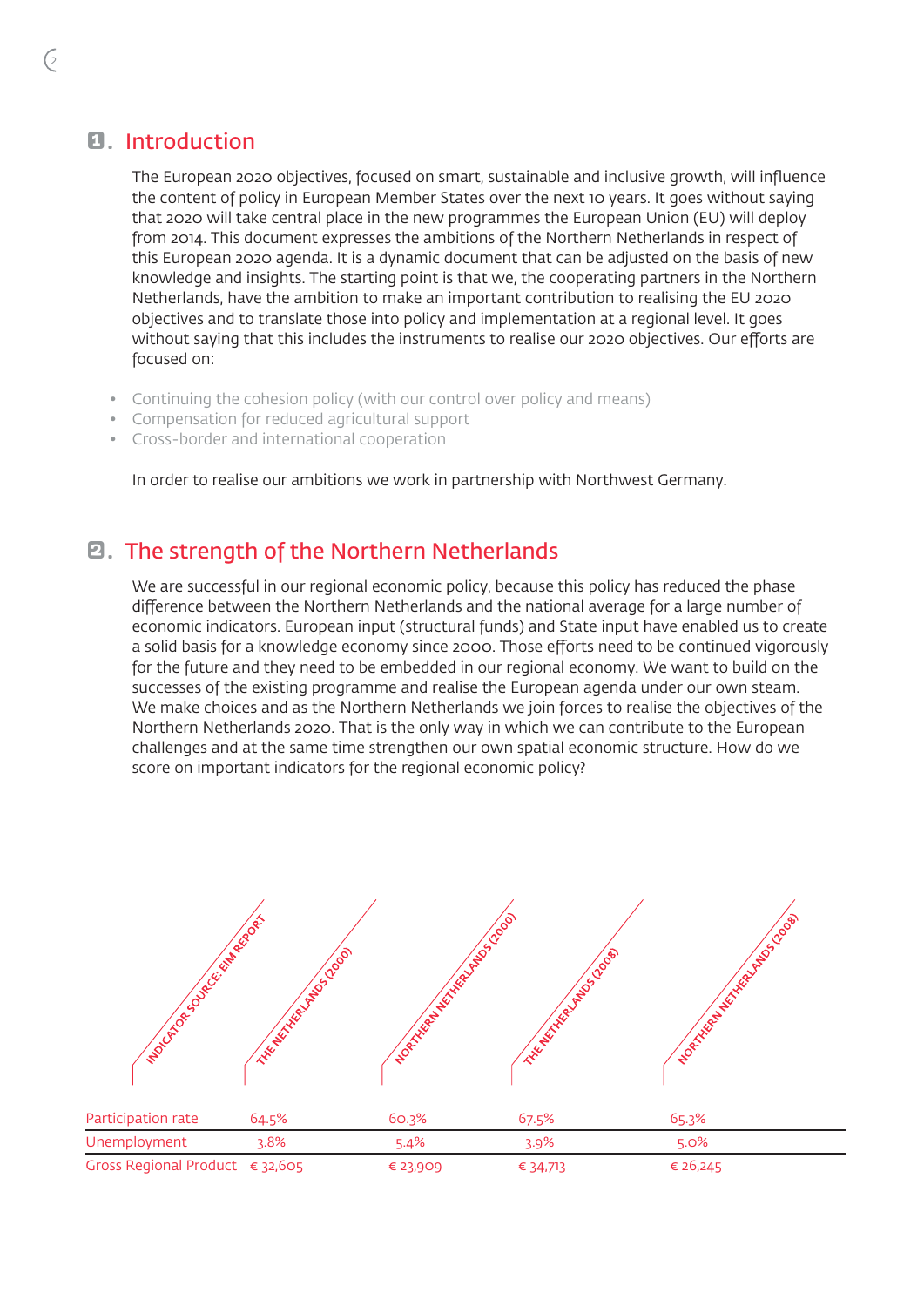

Where the Netherlands scores 1.76% on R&D expenditure as a percentage of GNP, the Northern Netherlands scores 1.16%, of which 0.49% can be attributed to the universities. In this respect the Northern Netherlands does not differ from the Netherlands. The difference is in the contribution from businesses and research institutes, where the Northern Netherlands scores 0.67% compared with 1.26% for the Netherlands.

Although the Northern Netherlands still scores below the national average, we have made progress over the past few years and the phase difference has been caught up considerably. The elements on which the Northern Netherlands scores less can be related to the sector structure, the fact that more than 95% of companies is part of the SME sector, and to the composition of the labour force with relatively few highly educated people. In 2020 we want to score the same as the national average, which requires making full use of the potential of the strong presence of knowledge infrastructure of the Northern Netherlands, with the University of Groningen, the UMCG, colleges and academies, and the existing alliances.

The knowledge economy is inextricably linked to urban networks. All over the world there is a noticeable move to the city. In Western Europe and the Netherlands urban networks develop and, in connection with national and international infrastructure networks, they form national and international corridors. In the Northern Netherlands networks of cities develop along the principal infrastructure, whilst the population shrinks in the surrounding areas. Living and working is mainly concentrated in and near the conurbations. The development of a strong and internationally competitive northern economy will benefit from this bundling of economic activities and realising attractive urban networks in which the knowledge economy can flourish.

#### 3. EU 2020 and the Northern Netherlands

EU 2020 is the strategy, planned by the European Council, for economic development with three priorities: An economy based on knowledge and innovation (smart growth), with more efficient use of natural resources (sustainable growth) and this produces high employment rates and social and territorial cohesion (inclusive growth). The three European priorities are mutually reinforcing and will help the EU and Member States to deliver high levels of employment, productivity and social cohesion. In order to increase the impact of this strategy, Europe will direct by means of multilevel governance and accountability on quantitative objectives per priority. In the Strategic Agenda (2007-2013) Northern Netherlands, realising a sustainable knowledge economy is the central plank through enhancing the economic sector structure and promoting innovation. The focus is on strong cities with a vital countryside. We are faced with important social tasks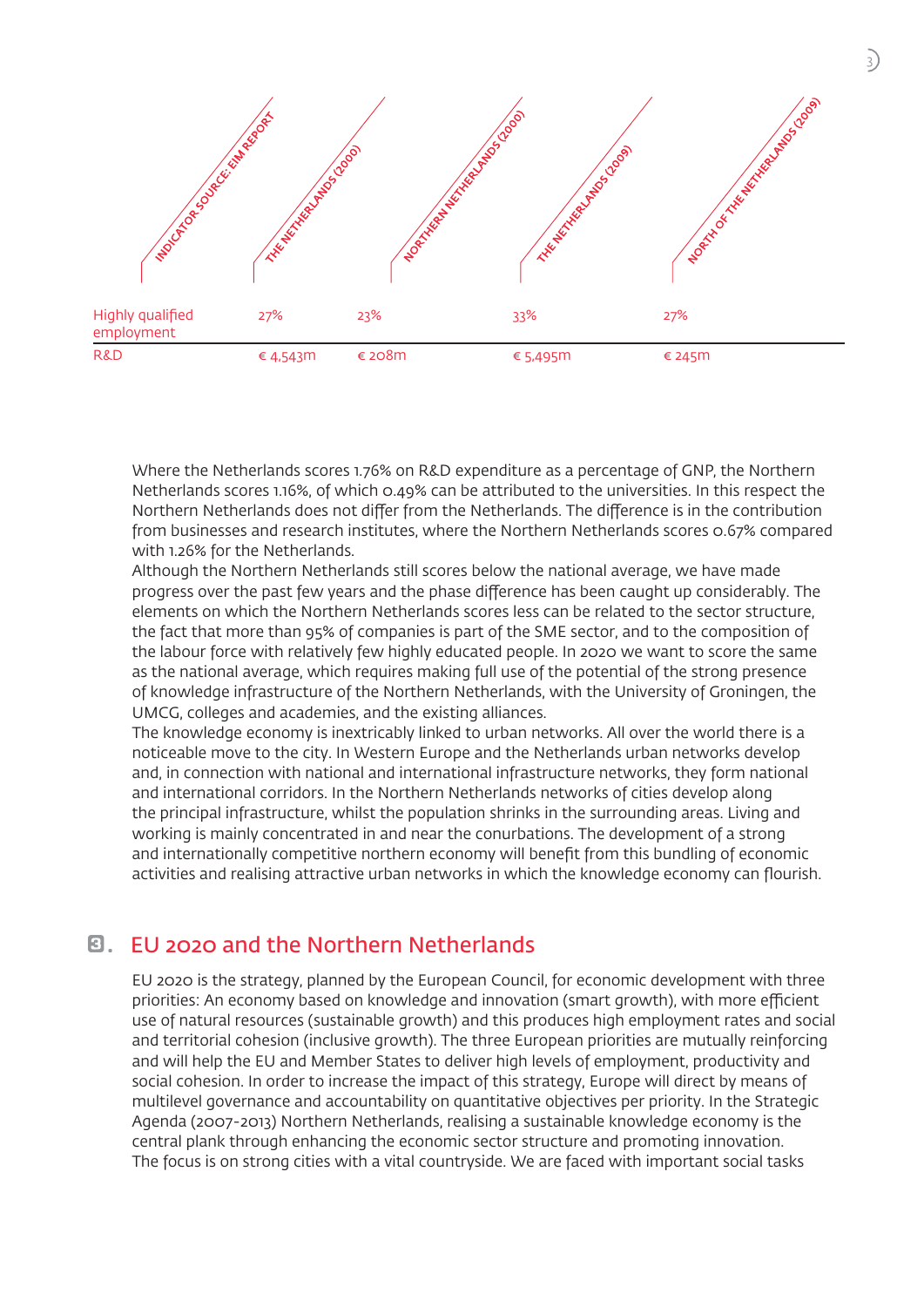in relation to demographic changes (ageing population, dejuvenation, decreasing population) and climate and energy. We see our contribution to Europa 2020 concentrated on enhancing the knowledge economy with the most important areas being water technology, sustainable energy, healthy ageing, agribusiness/biobased economy and sensor technology. These northern drivers fit seamlessly with the challenges the European Commission set out in the area of climate, low-carbon economy and demographic change. By combining the different competencies, many different innovation options arise (detailed in the Appendix).

#### **4. Perspectives for the Northern Netherlands in European budget 2014-**2020

The European Commission announced its proposals for reforms in the multiannual financial framework with the motto 'realise maximum value from EU policy'. Brussels wants more flexibility in the budget and a focus on a limited number of themes. The proposals for 'modernisation' of the multiannual budget are expected in the middle of 2011. It is certain that EU 2020 will be the strategic framework for the new European multiannual budget. Setting new priorities in the multiannual budget (more money for knowledge and innovation, sustainability, ageing) will lead to shifts within the European budget, which may have major consequences for us if this will be at the cost of regional policy and CAP.

We prefer the availability of programme-based means for implementing our agenda through regional policy. A territorial approach to EU 2020 facilitates an integral approach and with a focused effort and committed regional partnership it will lead to the impact desired at local and regional level.

Assuming that the structural funds and the sector programmes supplement each other, we want to improve access, including for SMEs, to sector programmes, such as Research, Energy, Climate Action and Innovation and Science.

#### 5. Principles for the focus of the Northern Netherlands in EU 2020

In order to have our agenda match future European policy programmes as closely as possible, we take account of the following points of attention:

- The agenda matches the EU 2020 strategy. The focus is on knowledge and innovation;
- The agenda builds on the foundation that was laid by the former programmes;
- The agenda is based on a thorough evaluation of the existing programmes, including a properly substantiated evaluation of the effects;
- The emphasis is on using subsidies. We will also explore more indirect instruments to support business, such as guarantee funds and risk capital.

Europe asks for a focus. We see our most important tasks and contributions to a competing Europe in the priority "Smart growth". From objectives in the area of smart growth (knowledge and innovation, education and training) we will be able to realise other European objectives in the area of sustainable and inclusive growth in part. In order to realise energy and climate tasks, we will focus on developing a biobased economy. We believe that this represents excellent chances for the economy of the rural area.

Our focus in relation to regional economic policy is more and more focused on the development of favourable clusters, the so-called "key clusters". They are Water Technology, Energy, Sensor Technology, Agribusiness and Healthy Ageing. These five clusters are strongly interlinked and they are all organised in cluster organisations from the "triple helix" thought (close cooperation between business, knowledge institutes and government). From the different competencies, the clusters will all contribute to meeting the challenges of EU 2020.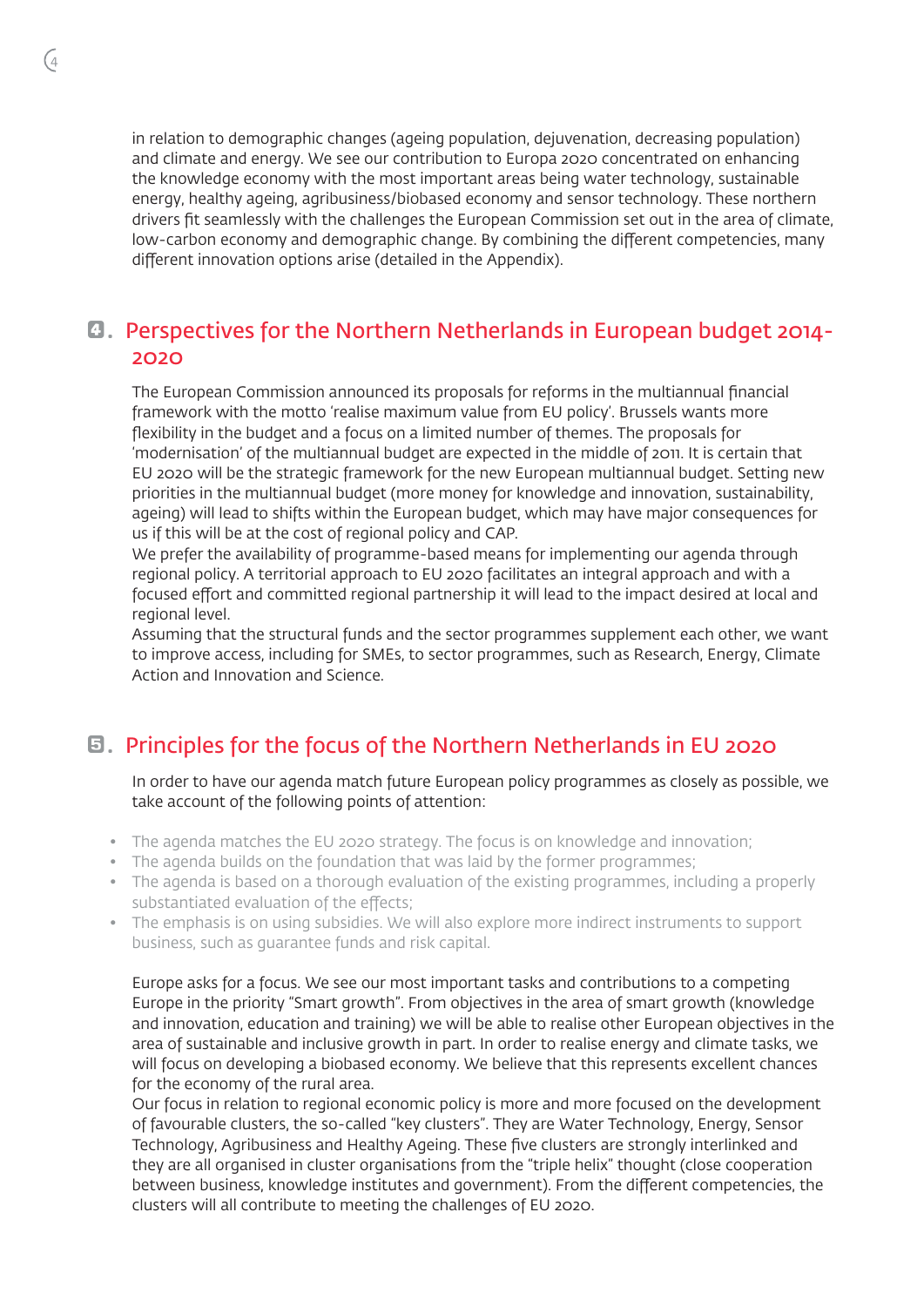Energy

The Northern Netherlands is the region where knowledge on sustainable energy converges. Sensor Technology

The Northern Netherlands has an internationally renowned position in the development of sensor technology (observing, recording and processing large amounts of data in a short period of time). Water Technology

The top of Dutch expertise in the area of water technology is in the Northern Netherlands with the top water technology institute Wetsus as an important centre.

#### Healthy Ageing

In Europe, the Healthy Ageing Network Northern Netherlands (HANNN) offers the most integrated approach to healthy ageing.

#### Agribusiness

Support the agricultural sector in the transition to sustainable production and an independent position in the world market.

The strength of the clusters is predominantly in their cohesion. The mentioned clusters contribute individually and in cohesion to realising the social agenda and offer many opportunities for education and business, which is also required for further continued development. This is where we have an important task and opportunity. The conversion of knowledge into products, into jobs and into exporting knowledge can be improved, and that is where we need support from the European Union. We also ask the European Union support for promoting cooperation with other regions with the objective of actually achieving European knowledge clusters. This enhances the European knowledge infrastructure and there is significant added value for and by the Northern Netherlands.

All knowledge clusters have an explicit international orientation. By participating in international networks, the regional knowledge economy can be strengthened. We want to join forces further by means of solid cooperation with Northern Germany. This does not only concern our nearest neighbours Lower Saxony and Bremen, but also regions within the northern development axis. The key clusters develop and strengthen partnerships with Northern Germany and regions beyond. This cooperation will have to result in joint cross-border programmes.

### Substantive themes and programmes

#### a. Smart growth/Knowledge economy

In EU 2020, the Council of Europe sets out that an economy based on knowledge and innovation would need to be shaped by means of more focus on research and development, improving the quality of education and improving the transfer of knowledge and innovation. Innovation needs to be converted into new products and services and in quality jobs. Europe wants to direct on clusters that are characterised as "excellent". The control mechanism is therefore "innovation partnership". Other lines that are recognised are that regions ensure regional embedding and that cross-border innovation approaches will be facilitated better.

The priority 'smart growth' has three flagship initiatives, being the Digital agenda, the Innovation Union and Youth on the Move. From our possibilities we are looking to link in with these themed agendas, for example where it concerns ICT and Healthy Ageing - e-Health.

We award the highest priority to the knowledge economy and we will focus on further transition during the coming ten years. This means enhancing the favourable clusters and broadening the base. Every single one of our five clusters is relevant to the European agenda, which means that there are perspectives for participation by the Northern Netherlands in EU projects and programmes. In short, clusters will operate as "drivers" for the regional knowledge economy by: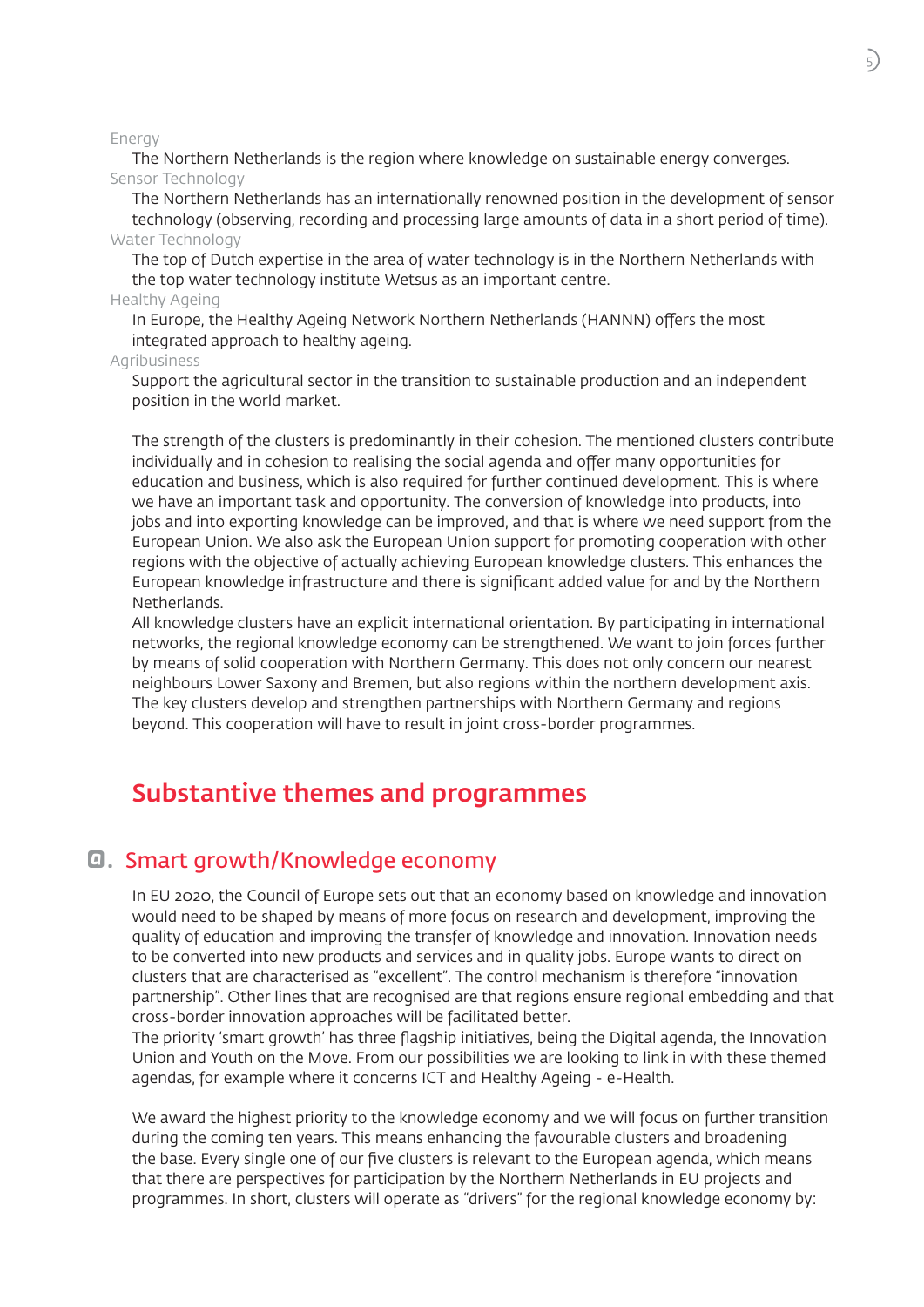- encouraging business development
- knowledge development and forming business and social networks
- participating in European projects
- international profiling and partnership
- open innovation networks
- increasing the appeal of the region.

We would like additional attention for our small and medium-sized companies (SMEs). Some 70% of our labour force is employed by SMEs. We will need to involve SMEs more closely in knowledge development. We will do so by facilitating so-called incubators for starting companies. The participation of SMEs in European projects is insufficient and requires special attention. The lead times are long and deter. With close cooperation between the government, clusters, knowledge institutes and SMEs, we will devise solutions.

Another important driver for the knowledge economy is the presence of sufficient and goodquality human capital. A labour force with more and better skills is a condition for realising the objective of a knowledge economy. We want to increase the employment percentage of highly educated people. We are convinced that this will also create employment for people with lower levels of education in its wake. The ageing population means a reduced supply on the employment market. In certain sectors, such as healthcare for example, the demand, or even replacement, for labour will rise strongly. In order to achieve our objectives it is crucial to invest in human capital. The existing cooperation between the colleges and academies and the other education institutions forms a solid basis for arriving at an actual agenda for Lifelong Learning. In this framework, the labour market is seen from the perspective of increasing employment participation and productivity. Education plays a crucial role in this respect. In order to realise the objective of a transition to a knowledge economy Northern Netherlands, we will need to focus on a general upscaling of the level of knowledge and competencies of the northern labour force.

#### b. Sustainability/greener economy

For us, sustainable growth is the second pillar of EU 2020. Besides an economy based on knowledge and innovation, Europe wants to move to a greener and more competitive economy, where natural resources are used more efficiently.

From the objective of a knowledge economy, and the focus on the northern clusters, we see clear opportunities to contribute to making society more sustainable. In other words, we approach the sustainability theme from an integrated strategy.

The Northern Netherlands wants to focus vigorously on energy savings, contribute to the development of sustainable energy sources and promote efficient and clean use of finite energy sources. This needs to happen by means of different lines, including research and development. An integrated approach means direct links can be made between the different clusters, such as Energy, Water Technology and Agribusiness (biobased economy).

#### **G. Demographic change**

EU 2020 describes demographic changes as one of the major challenges. The Northern Netherlands is characterised by relatively strong ageing and a situation where a decreasing population (in the rural area) and population growth (in urban centres) exist alongside each other. The decreasing population and the ageing population are autonomous facts in the view of the Northern Netherlands.

In some areas, particularly in the peripheral parts of the Northern Netherlands, the demographic development can result in a concentration of socio-economic problems in the underside of society. In a positive sense, the ageing population also offers many opportunities for innovation and employment. For example, consider services and provisions related to information and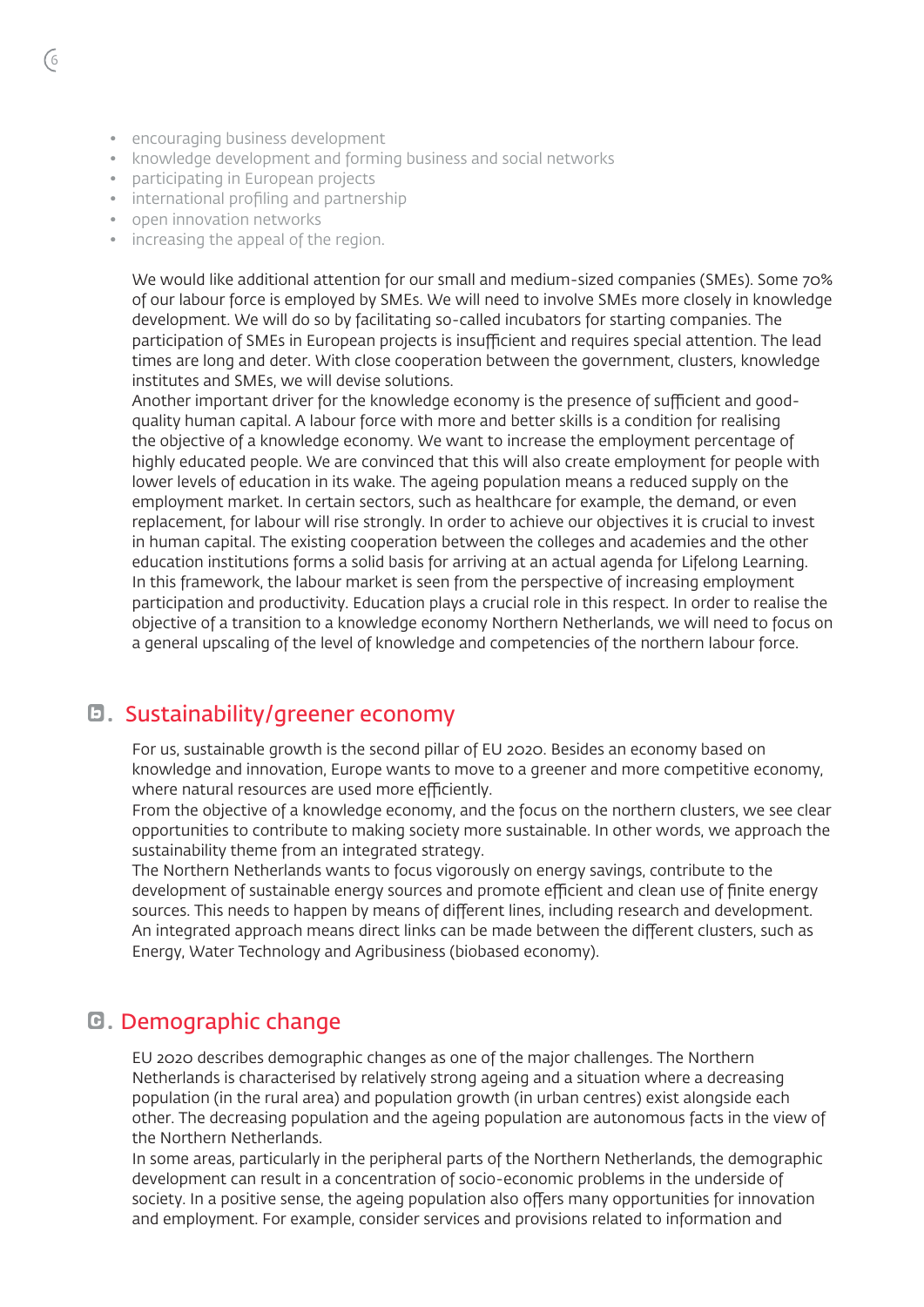communication technology, such as e-health, but also sensor technology. Promoting active and healthy ageing is an important pillar in limiting the negative effects of the ageing population. With the Healthy Ageing cluster, the Northern Netherlands has an important knowledge carrier in this area. The challenges in the area of a decreasing population form part of the provincial areaspecific programmes and municipal policy. The extent and the effects of demographic changes (shrinking, ageing, dejuvenation) in the Northern Netherlands require policy intervention, and they are an issue for the next ten years.

## Instruments and Organisation

#### **a.** Cohesion policy

The European Union wants to reduce the phase differences within Europe, and there is a cohesion policy to achieve that purpose. This happens along three lines, being social, economic and territorial cohesion. At the same time, Europe wants to develop into the most innovative region in the world. The Northern Netherlands wants to play an important role in realising that ambition.

The Northern Netherlands has some distance to go in relation to economic cohesion, and therefore the Northern Netherlands requires the use of a substantial sum of means from the structural funds. For example, investments from the structural funds can be used to invest in research infrastructure, infrastructure and facilities. Public-private collaboration and financial engineering are extremely important in that respect.

#### **D. Common Agricultural Policy (CAP)**

There are changes afoot in relation to the CAP; there may be a possible reduction in direct income support for farmers. We want this reduction in agricultural monies to be compensated, and we believe that this compensation needs to be used for supplying other products in demand. We are focusing on realising innovation and a biobased economy. Important themes include food (security) and Healthy Ageing. Our innovative approach for the sector is described in the Innovation Agenda Agro Northern Netherlands. We give priority to developing renewable raw materials and realising objectives in the area of energy. These themes offer many opportunities for enhancing the economy in the rural area. In realising our ambitions for a Biobased Economy we have an excellent starting position with our Energy and Agribusiness knowledge clusters.

#### **E.** Sector programmes

In order to realise knowledge development and valorisation, it is important that we know how to use the European sector programmes. A relevant programme is the Framework Programme (FP). Research has demonstrated that the Northern Netherlands, compared with other regions, has a limited participation in the sector programmes. As framework programmes are likely to have a more programme-based angle in future and will have a greater scope, the opportunities for the Northern Netherlands will increase. It is justifiable to assume that the framework programmes will be more specifically focused on social/applied innovation, instead of pure fundamental scientific research, which will bring governments/SMEs into the picture. In order to have science financed, "excellence and cooperation" are the criteria.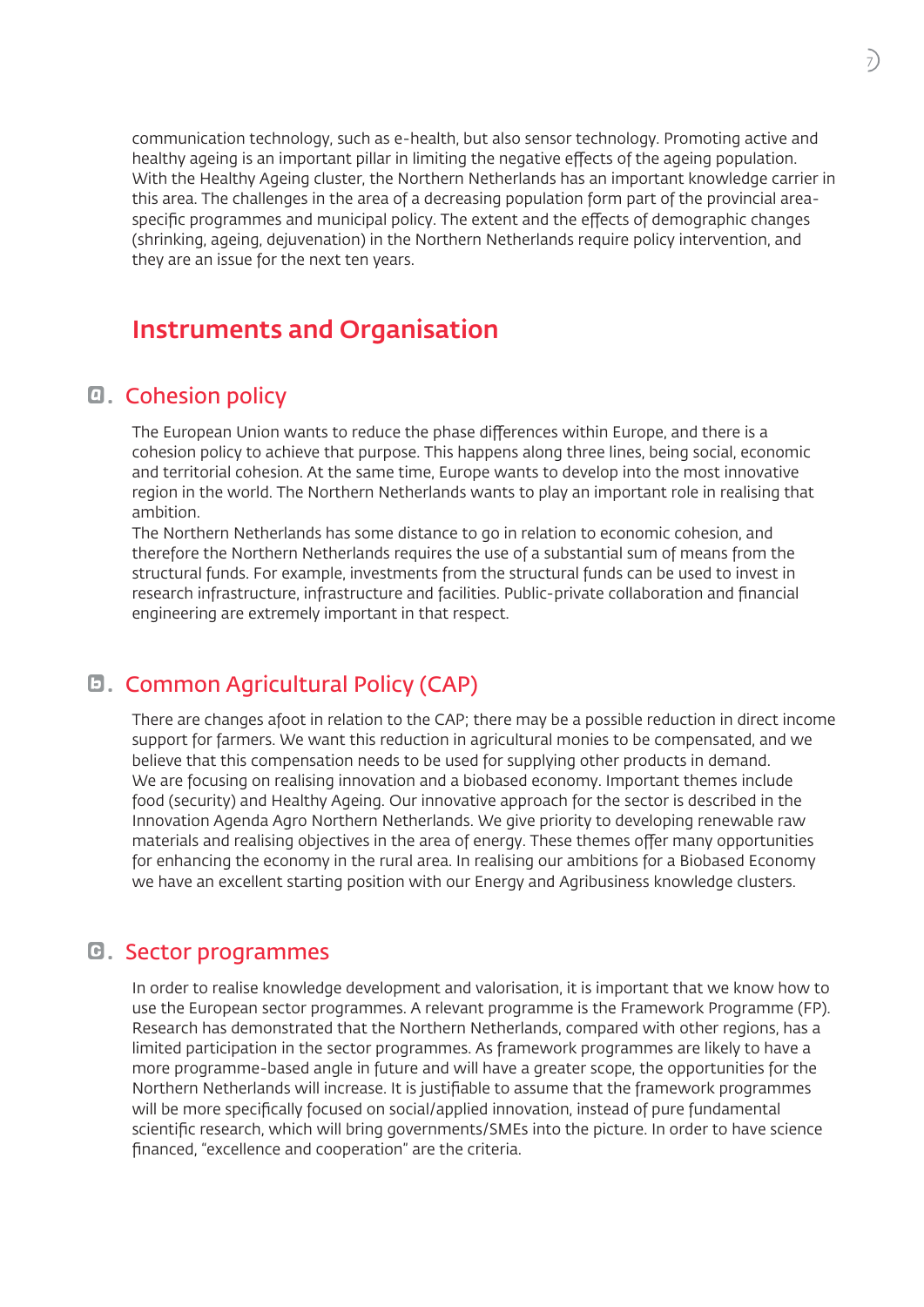#### d. International Cooperation

In view of promoting European integration by means of territorial cohesion, the European Union wants to stimulate cross-border cooperation. We support this principle with full conviction. The Northern Netherlands and Northern Germany have excellent opportunities to take on the European challenges. The focus is on Niedersachsen. We argue for a continuation of regional economic policy, supported by means from the structural funds over which the regions themselves have control and determination. The themes Energy, Healthy Ageing and Agribusiness offer the greatest opportunities in terms of content for international cooperation. An example is the Hanze Energy Corridor.

Furthermore, this cooperation will allow an improved match with macro-regions that may be set up. Research has demonstrated that specific cluster organisations, such as in the Northern Netherlands, do not exist in Northern Germany, with one or two exceptions. The aim of the Council of Europe to enhance innovation partnerships and to facilitate cross-border innovative cooperation may offer opportunities, which we would like to explore.

In terms of international cooperation we are focused on cooperating with the regions on the Northern Development Axis, where there are good opportunities to develop new knowledge markets.

#### e. Partnership and Organisation

We are aware that in times of economic hardship we need to perform with fewer means in order to realise our objectives in the light of the European challenges. This means that all partners will be asked to join forces. We want to opt for a joint approach in the area of lobby and strategy, of means and human power, in order to improve our knowledge and innovation policy efficiently and in a targeted manner in the implementation of policy and to enhance our national and international position. The Northern Netherlands Alliance (SNN) will act as the director.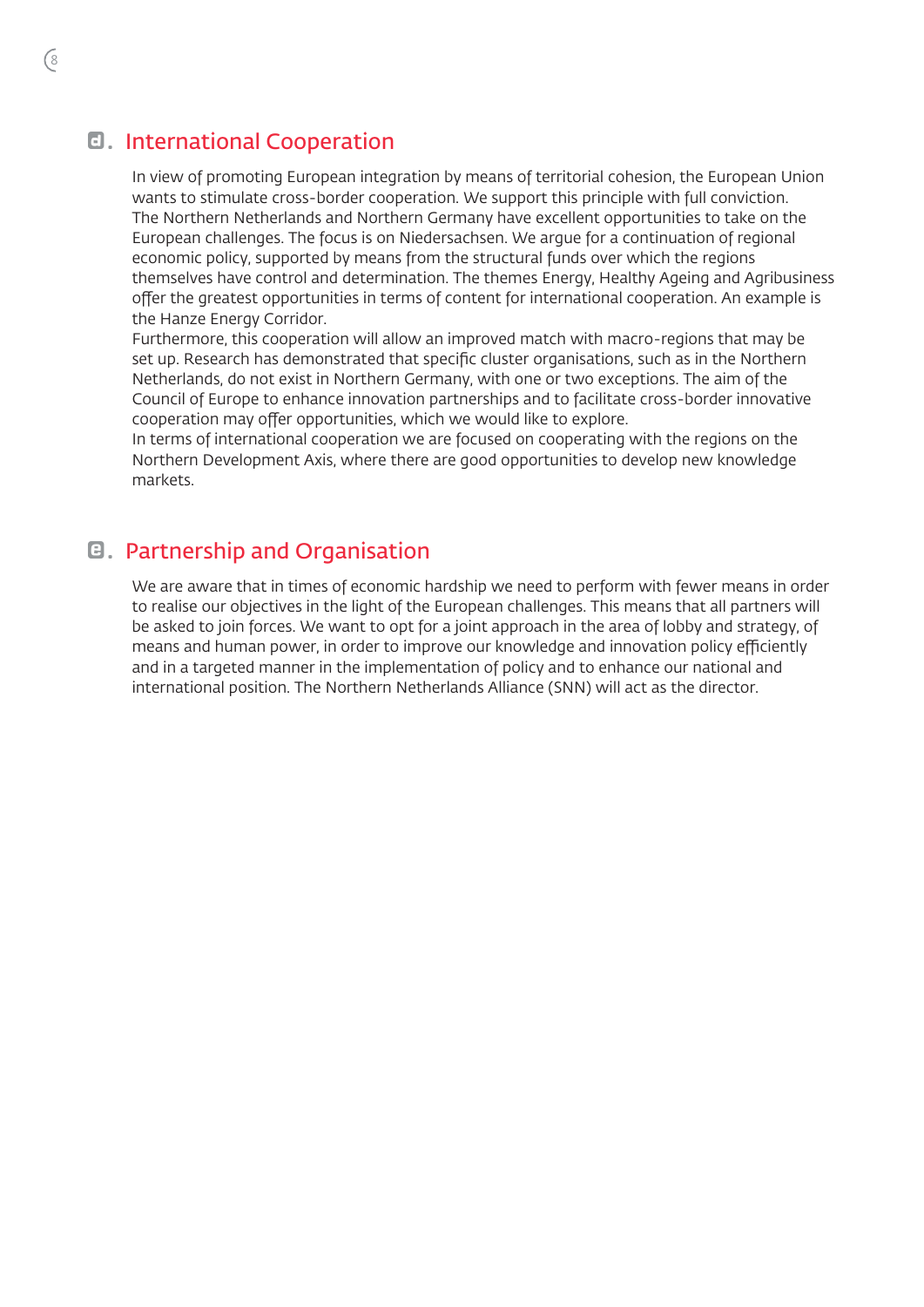## Appendix

## The key clusters in the Northern Netherlands and EU 2020

## One strong cluster network

The key clusters are interlinked in the Northern Netherlands, but also with knowledge institutes and clusters in Northwest Germany and beyond. The network between the clusters makes it possible to create important links between energy and water technology (such as climate adaptation), energy and agribusiness (such as the biobased economy), Healthy Ageing and agribusiness (for example food). All clusters can be seen in relation to sensor technology (sensor development, data processing and measuring techniques). The table below presents an overview of the crosslinks.

| CLUSTER P               | CLUSTER B         | Elfendig                                                                         | <b>MATCH AND THE REPORT ROLL FOR REPORT</b>               |
|-------------------------|-------------------|----------------------------------------------------------------------------------|-----------------------------------------------------------|
| Cluster A               | <b>Cluster B</b>  | Example                                                                          | Match with European Challenges                            |
| Energy                  | Sensor Technology | Decentralised energy/<br>Smart grids                                             | Innovation/climate/energy/<br>low-carbon economy          |
| <b>Water Technology</b> | Sensor Technology | Smart dykes                                                                      | Innovation/climate                                        |
| <b>Agribusiness</b>     | Sensor Technology | Precision agriculture                                                            | Innovation                                                |
| <b>Healthy Ageing</b>   | Sensor Technology | Remote healthcare /<br>e-Health                                                  | Innovation, demographic change,<br>health, digital agenda |
| <b>Healthy Ageing</b>   | Agribusiness      | Healthy carbohydrates Innovation, health                                         |                                                           |
| Energy                  | Agribusiness/BBE  | Bio-energy                                                                       | Innovation, climate/energy,<br>low-carbon economy         |
| <b>Water Technology</b> | Energy            | <b>Blue energy</b>                                                               | Climate/energy/low-carbon economy                         |
| <b>Healthy Ageing</b>   |                   | Labour force that lives Inclusive growth<br>actively and healthily<br>for longer |                                                           |